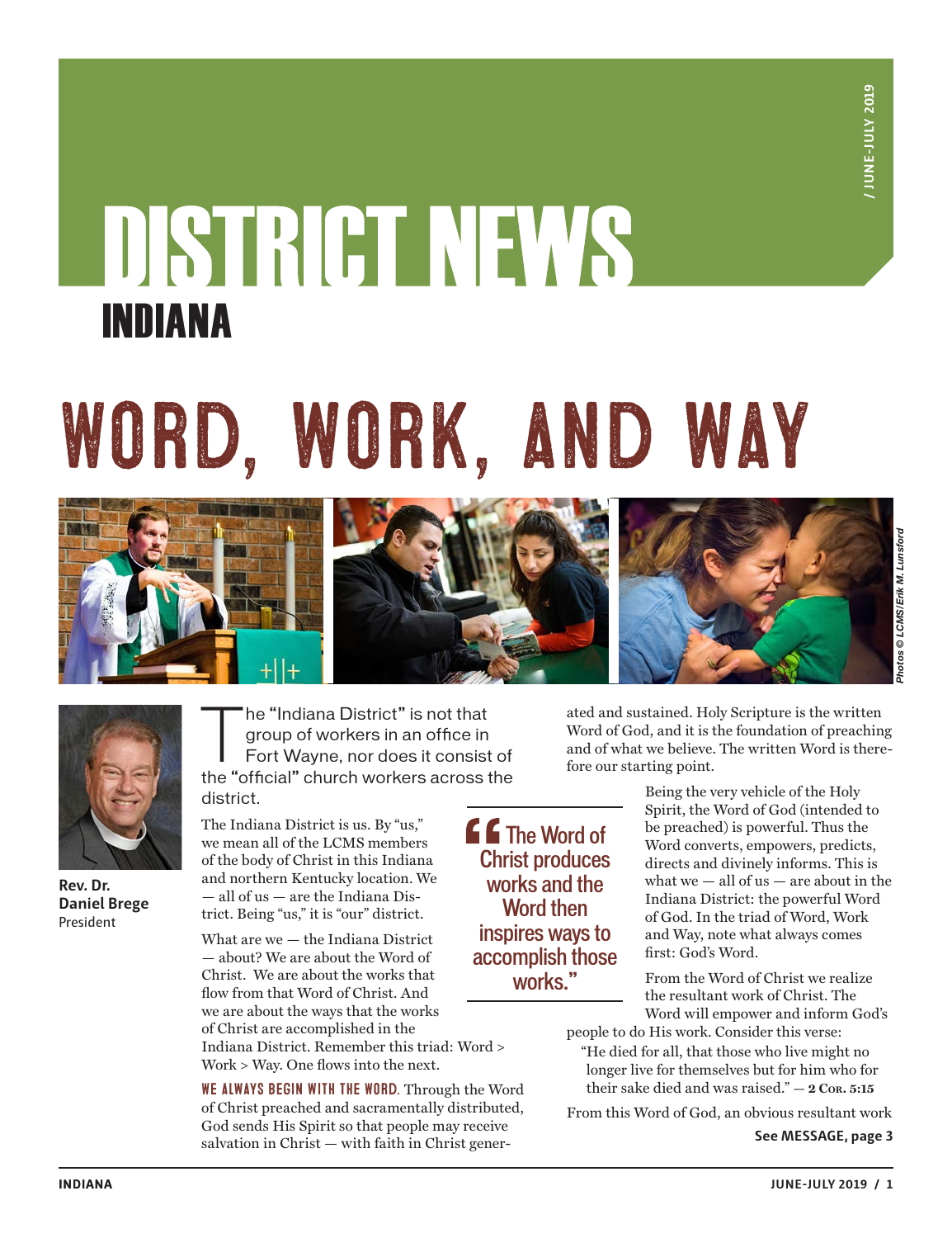## **MISSIONS**

# YOUR SUPPORT IS BEARING FRUIT!

<sup>t.</sup> Paul reminds us in<br>Holy Scripture the ne<br>and blessing of having Holy Scripture the need and blessing of having a pastor. In Rom. 10:13-15, Paul writes:

"For 'everyone who calls on the name of the Lord will be saved.' How then will they call on him in whom they have not believed? And how are they to believe in him of whom they have never heard? And how are they to hear without someone preaching? And how are they to preach unless they are sent? As it is written, 'How beautiful are the feet of those who preach the good news!'"

We are called as Christian people to support the work of pastors so that they might preach the Word of God to those who have not heard. Together as members of the Indiana District, we have collectively supported the work of sending missionaries to start new ministries. Two such missionaries who are now the called pastors of the missions they started are Revs. Eric Ebb and Jeremy Mills.

## Christ the King was formed in

Mooresville in 2013. The congregation held its first service at Miller's Merry Manor, a retirement facility, the last Sunday that June. In August, the mission moved to the American Legion banquet room, where it remained for over two years. In November 2015, the mission moved into its present church building.

Pastor Ebb writes: "Half of our members are new converts, which gives us a diverse background in religious faiths. I am amazed at how strong our converts become in the Lutheran faith. They even 'out-Lutheran' our life long Lutherans.

"Mooresville has a strong military retirement community. As such, a good portion of our members are military veterans with all services represented."

Pastor Ebb teaches the catechism in every service. Evidence of his work is seen in the three members whom he recently confirmed.

Together, we as the Indiana District supported this mission with \$86,500 of financial help. This congregation is now self-supporting.

### EPIPHANY LUTHERAN CHURCH IS

located in Westfield. Pastor Mills and the mission held their first service at Maple Glen Elementary School in August 2008, and became a chartered congregation of the LCMS and a member of the Indiana District a year later.

The congregation has grown rapidly since its inception. Epiphany has now completed its second building project — an addition to the first building. God has blessed the work of Pastor Mills and the congregation with continual growth!

Together as members of the Indiana District, we have supported the establishment of this congregation with \$131,500 of financial help. This congregation also is self-sustaining.



**From left, Diana Turpin, Aubrey Preston and Brandon Brown were recently confirmed at Christ the King Lutheran Church, Mooresville. In back is the congregation's pastor, Rev. Eric Ebb.**



**An addition to the right side of the building was recently completed at Epiphany Lutheran Church, Westfield.**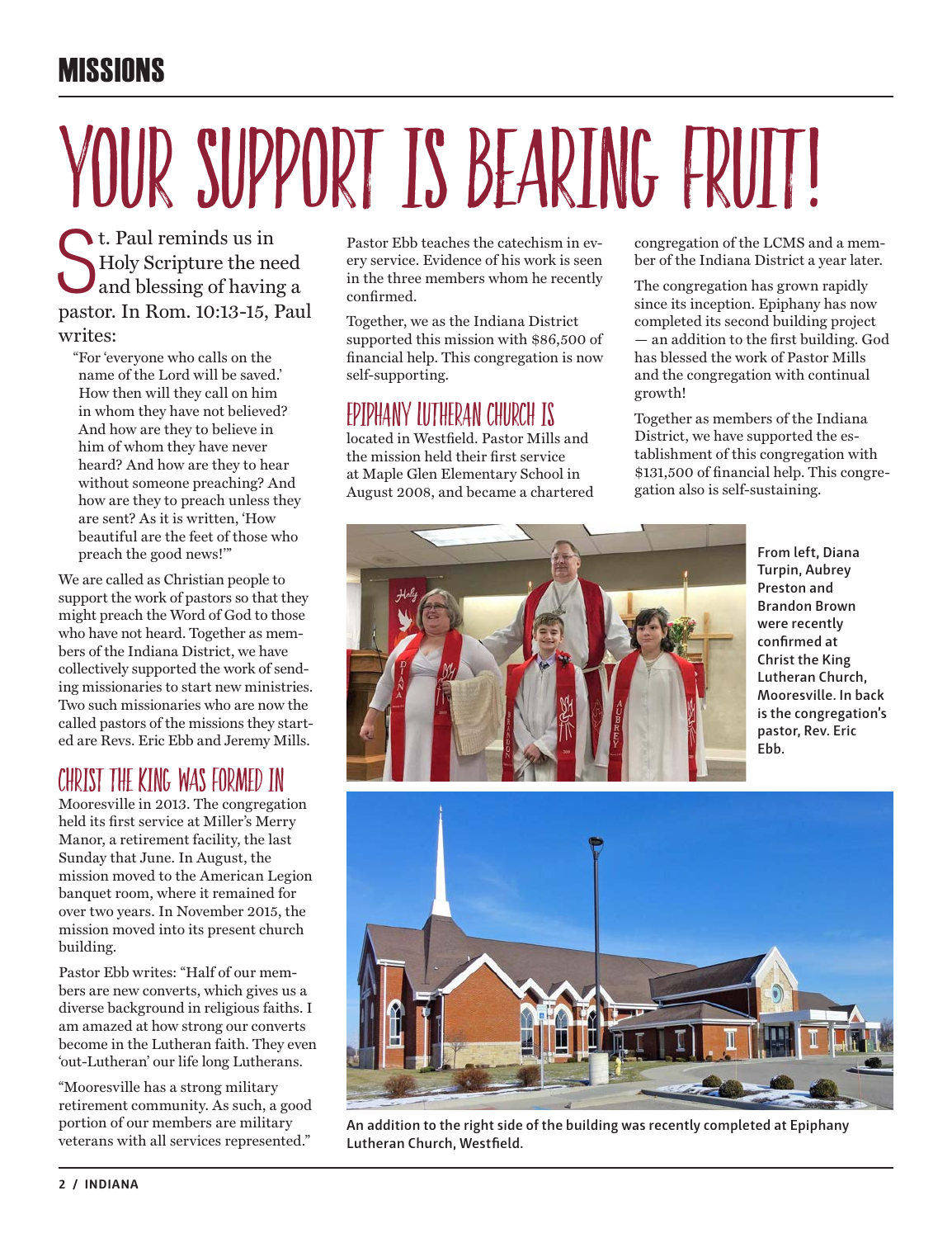## **Retirement blessings Pastor Joe!**

Our Hope Lutheran Church, Huntertown, will hold one service on June 30 — at 9:30 a.m. — to bid farewell to Rev. Lesley Joe Fichtner as he retires as Our Hope pastor. Our Hope is located at 1826 Trinity Dr.

Rev. Dan May, who recently retired as Indiana District president, will be the guest preacher and Rev . Dr. Walter A. Maier III, professor of Exegetical Theology at Concordia Theological Seminary, Fort Wayne (CTSFW), will be the liturgist. A picnic lunch will be held after the service.

Rev. Fichtner's church-work career began in education in 1975, when he was called to teach first through eighth grade at St. John's, Alta, Iowa. The country school closed in 1977 and he received a call to Hope, Glendora, Calif., to be athletic director and fifth and sixth grade teacher.

In 1980, he was called to be the principal and seventh and eighth grade teacher at Redeemer, Southgate, Calif.



**Rev. Lesley Joe Fichtner will retire as pastor of Our Hope, Huntertown, where he's served since 2010.**

In 1984, he received a call to Immanuel Lutheran School, West Covina, Calif., to be athletic director and junior high teacher. He moved to Carson City, Nev.,

**MESSAGE (CONTINUED FROM PAGE 1)**

is simply to live out one's vocations in Christ, showing a Christ-empowered love toward our neighbor. The Word of Christ empowers and informs the work of Christ.

Thirdly, consider the way — the means and direction whereby the work of Christ is accomplished. As is often the case, the different "ways" that a "work" of Christ may be accomplished can often form a long list. Consider the vocation of motherhood, a work lived out from the Word of God. There are hundreds of ways a mother performs this work of Christ. Martin Luther considered changing a baby's diaper to be a wonderful way to do the work of God as a mother (or father!).

Our district office in Fort Wayne becomes a way to do the work of Christ across our district. We can broadly say that through our district office, we each have a way to lovingly help more people than we could if we were standing alone. For instance, through our district office we can lovingly work with congregations as they call, install and work with pastors, teachers and other servants of Christ. We, through our district office, have ways of doing the work of missions and the work of supporting campus ministries. Many other examples could be cited whereby our district office becomes a way we, working together, can do the work of Christ. The Word of Christ produces works and the Word then inspires ways to accomplish those works. In the near future, district communications and activities will often be discussed in relation to this triad

in 1988 to start a Lutheran school (with grades kindergarten through 5). It later expanded through eighth grade. In 1998 was a move to Chicago to be athletic director and seventh and eighth grade teacher at Bethel.

By 2003, the Holy Spirit led him to enroll at CTSFW. He vicarage was at St. Peter's Lutheran Church, Fort Wayne. His first and only call was to Our Hope in 2010. While serving Our Hope, he was also preschool and day school principal along with associate and senior pastor.

In retirement, Pastor Fichtner will continue as Fort Wayne North Circuit visitor, as well as serve in nursing home ministry.

As he retires, Pastor Joe is looking forward to the journey ahead and everything God has planned for him. He and Ann, his wife of 45 years, look forward to spending time with their three daughters and their husbands and eight grandchildren, who are all very active. He gives all glory to God for all the ministry opportunities he's had, and the blessings received from all the places he served.

of Word, Work and Way.

As Christians we realize God's Word generates wondrous works. May our Lord move us to find and share ways of necessity, ways beyond the district office — to accomplish those works within our district. Word, Work and Way: these are generated and given by God in Christ. To Him be the glory!

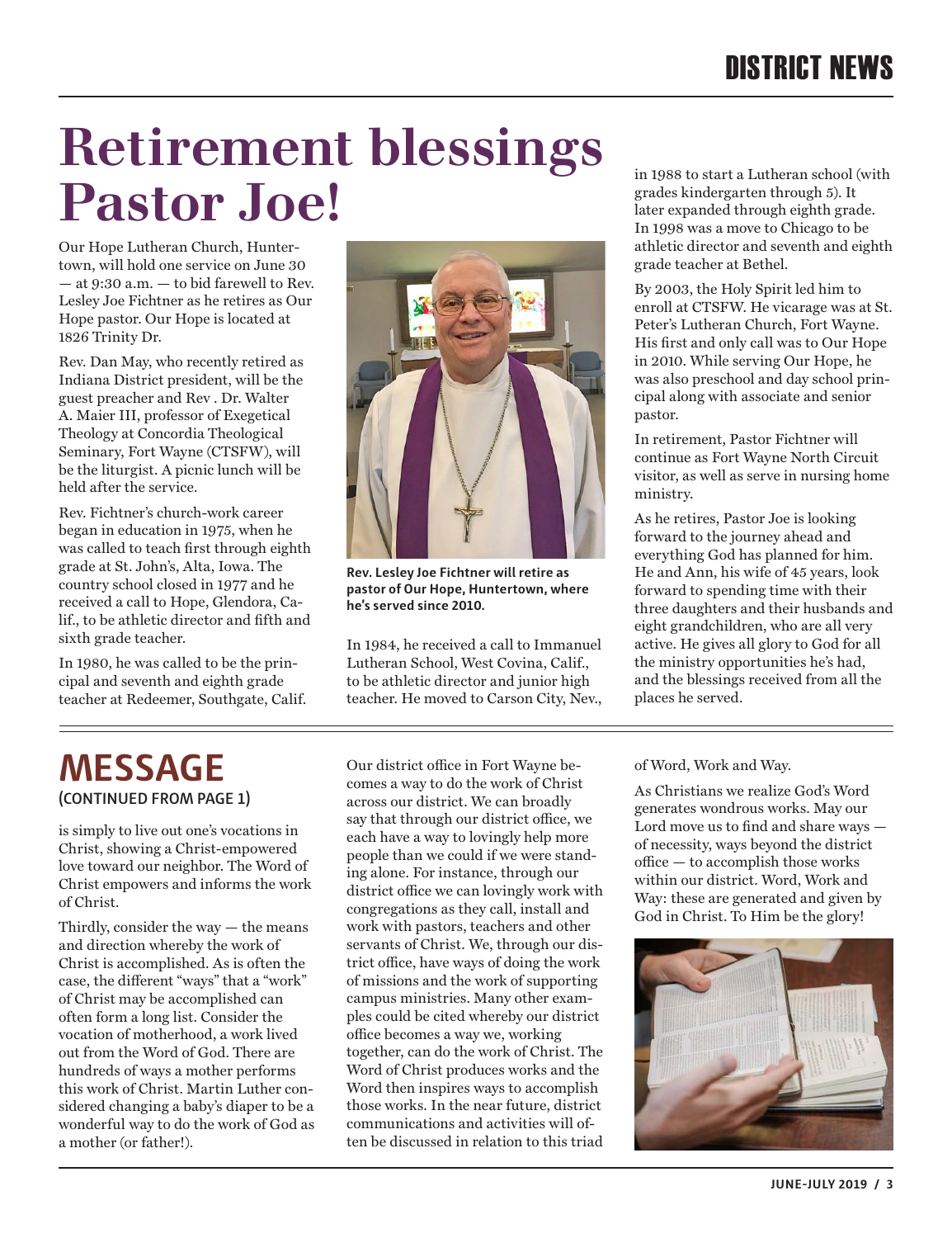## **STEWARDSHIP**





**Rev. Paul Shoemaker** Pastor, Emanuel, New Haven

#### For quite some time I have teased our financial people about the "Slinky Effect."

There really is no accounting principal called the "Slinky Effect." I just made it up one day on a whim. But there is some truth about the "Slinky Effect," even though this term may never appear in an accounting textbook.

All of us who attend church realize that the summer months pose certain challenges to us. Because of vacations and trips to the lake and other places, church attendance is down. When people are not in church, the gifts we receive to support the ministry that God has entrusted to our care also decline. Congregations must tap into a line of credit at the bank or secure additional finances in another way in order to pay bills in a timely manner. The church must always pay her bills in a timely manner so that our reputation as a Christian community is stellar.

This time of smaller attendance and reduced income stretches the church's purse. Changes in how we manage our money have created some relief. With the advent of online banking and Bill Pay, many of us write very few checks. Many congregations are encouraging members to use Bill Pay or some other means of electronic banking to make regular and faithful contributions. Trying to catch up on contributions to church after missing several weeks for a vacation or work responsibilities is challenging. If those gifts were regularly and faithfully shared through electronic giving, the challenge to catch up never happens.

This year, encourage your congregation to address the "Slinky Effect" before you stretch the slinky too far. As a congregation's budget grows, it becomes more and more important for the church to not allow its gifts to lag too far behind responsibilities. Churches want to keep the slinky as short as possible. This will alleviate a lot of scrambling at the end of the year. It will also make it easier to plan a budget for the following year.

The prophet Malachi, through the use of rhetorical questions, reminds the people of Israel of God's great love for them. God challenged His people through the prophet Malachi to be faithful to Him. In Mal.

3:6-12, God says this to Israel:

"For I the Lord do not change; therefore you, O children of Jacob, are not consumed. From the days of your



heaven for you and pour down for you a blessing until there is no more need. I will rebuke the devourer for you, so that it will not destroy the fruits of your soil, and your vine in the field shall not fail to bear, says the LORD of hosts. Then all nations will call you blessed, for you will be a land of delight, says the LORD of hosts."

God has blessed our churches. We are to faithfully and regularly return a portion of His gifts to the work He has entrusted to our care. Let us all strive to give regularly and faithfully so the slinky effect has little or no impact on our service to the Lord and His people.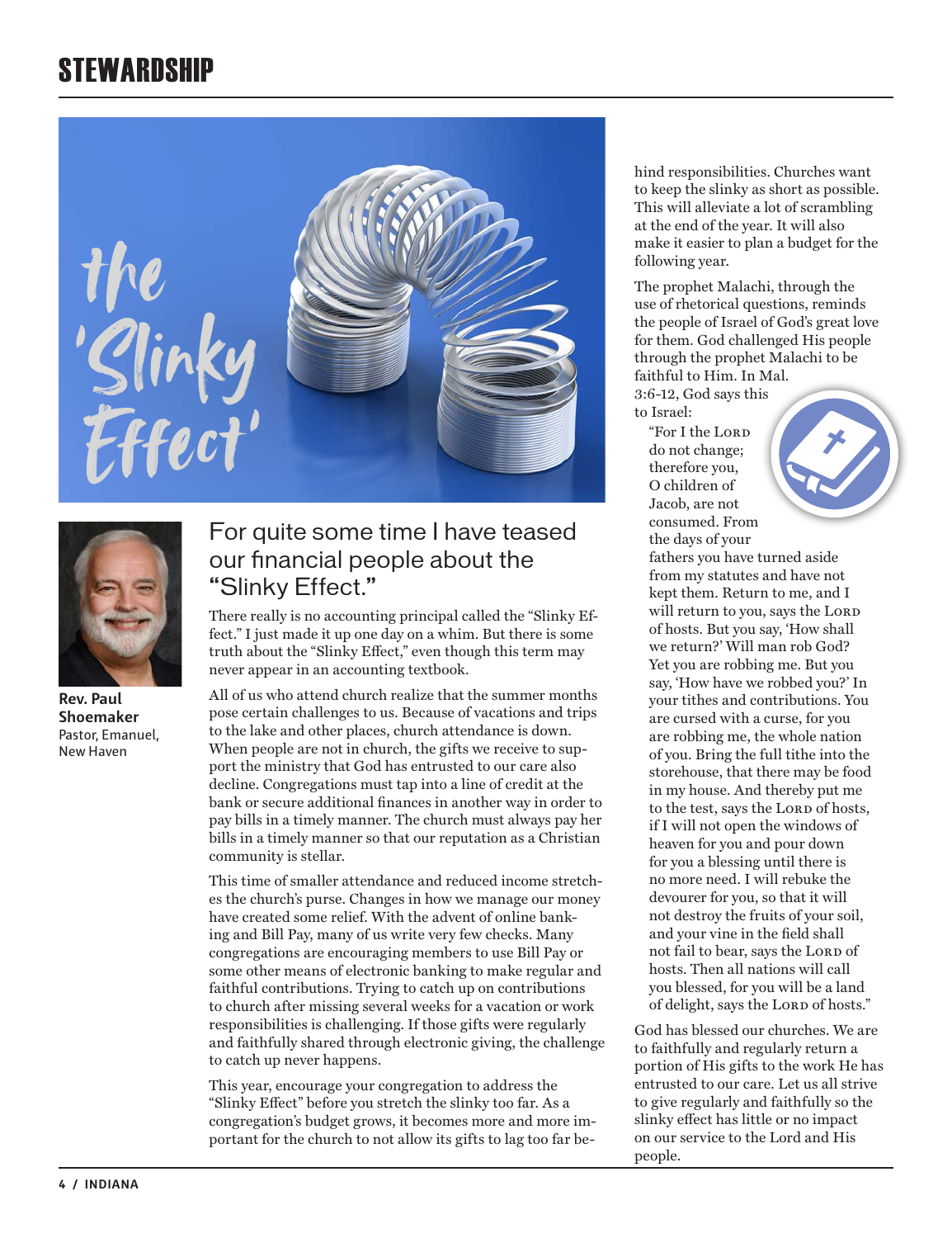## **CELEBRATIONS**

## **June-July Birthdays**

**June 1** Bill Kamman, 91 Immanuel, Seymour Jean Popoff, 90 Zion, Fort Wayne Martin Scheimann, 90 St. Paul's, Fort Wayne

**June 2** Lillian Gollnick, 94 St. Peter, North Judson

**June 3** Anita Steele, 93 Zion, Decatur

**June 4** Margaret Steinborn 95, St. James, Lafayette Alvin Terkhorn, 92 Zion, Seymour

Marcia Freeby, 91 Calvary, Indianapolis

Ted Reinhardt, 90 St. Paul (Preble), Decatur

**June 7** Edna Messing, 91 St. Paul (Preble), Decatur

**June 10** Lloyd Sterling, 90 St. Peter's, Brownstown

**June 12** Peggy Imler,91 Holy Cross, Fort Wayne Phyllis Zabel, 90 St. Peter's, Brownstown

**June 14** Elli Hellen Huotilainen, 93 Calvary, Indianapolis

Dr. Walter Maier Jr., 94 St. Paul's, Fort Wayne

**June 15** Pauline Ann Miller, 90 Calvary, Indianapolis

**June 17** Beverly Ray, 94 St. James, Lafayette

Maxine Christiansen, 90 Calvary, Plymouth

**June 18** Lois Horstmeyer, 90 Emmanuel, Fort Wayne

**June 19** Eileen Weber, 97 St. Paul's, Fort Wayne

**June 21** Luella Holle, 93 Emanuel, Dudleytown

**June 22** Norvin McClure, 95 Emmanuel, Fort Wayne **June 24** Mildred Bartels, 94 Zion, Fort Wayne Hildegard Blondell, 92 Trinity, Fort Wayne

**June 26** Ruth Alber, 97 Zion, Wabash Carola Wolf, 93 Calvary, Plymouth Betty Gotsch, 92 St. Paul's, Fort Wayne

**June 28** Alton Reininga, 101 Trinity, Darmstadt Bryce Shull, 98 Zion, Fort Wayne

**June 29** Marceil Doctor, 98 St. John, Monroeville

**June 30** Liselotte Leming, 94 St. James, Lafayette

Paul Schnute, 94 Trinity, Darmstadt Bob Rietdorf, 91 Emmanuel, Fort Wayne

**July 1** Fritzy Ober, 93 Emmanuel, Fort Wayne Rodney Berger, 92 Holy Cross, Fort Wayne Lucy Kniggendorf, 91 Calvary, Plymouth

**July 4** Doris Klage, 97 Holy Cross, Fort Wayne

**July 5** Gladys Ross, 97 Trinity, Hobart

**July 6** Doris Prochnow, 102 Emmanuel, Fort Wayne Rev. Donald Lutz, 91 Bethlehem, Ossian



John Downing, 90 Heritage, Valpariaso

**July 7** Burt Smith, 93 Cornerstone, Carmel Clarabelle Troike, 91 St. Peter, North Judson

**July 9** Doris Hoffman, 94 Emmanuel, Fort Wayne

**July 10** Donald Schaber, 98 Holy Cross, Fort Wayne Mary Ressinger, 97 Cornerstone, Carmel Lillie Christopher, 95 Emanuel, Dudleytown

Rona Edquist, 91 Heritage, Valparaiso

**July 11** Fred Busche, 96 St. Paul's, Fort Wayne

Jean Morris, 94 Immanuel, Seymour James Paul, 90 Zion, Wabash

**July 12** Donald Karbach, 92 Holy Cross, Fort Wayne

**July 16** Doris Stahl, 90 St. Peter's, Brownstown

**July 17** Warren Schueler, 98 Emmanuel, Fort Wayne

**July 19** Donna Hudlow, 94 St. James, Lafayette Helen Curts, 90 Grace, New Albany

**July 20** Donna Sensmeier, 96 Trinity, Darmstadt Paul Maves, 95 Our Shepherd, Avon

**July 21** Elizabeth Riedemann, 98 Cornerstone, Carmel Ralph Johnson, 97 St. James, Lafayette Joan Pearson, 91 Emmanuel, Fort Wayne Polly Carr, 90

St. John, Lanesville

**July 22** Margaret "Peggy" Prien, 95 St. James, Lafayette Phyllis Zwick, 94 Zion, Decatur Betty Roeder, 90 Our Redeemer, Evansville

**July 23** Paul Schneider, 99 St. John, Lanesville

**July 24** Elvera Marschhausen, 99 Cornerstone, Carmel Helen Kellermeier, 94 St. Peter's, Brownstown

**July 25** Bob Koschmann, 101 Cornerstone, Carmel Helen Carr, 94 St. Paul's, Fort Wayne Mary Louise Spice, 92 Emmanuel, Fort Wayne Frances Wells, 92 Our Shepherd, Avon

**July 26** Ken Fehd, 93 Trinity, Darmstadt

**July 27** Alex Early, 92 St. Paul's, Fort Wayne

**July 30** Maxine Bienz, 97 St. Paul's, Fort Wayne

**July 31** Lavera Barlow, 95 Trinity, Dillsboro

#### **Belated**

**April 21** Robert Scheumann, 98 St. John (Bingen), Decatur

**April 28** Norma Stilger, 92 Shepherd of the Hills **Georgetown** 

**March 16** Verna Traub, 90 Shepherd of the Hills, **Georgetown** 



**June 1** Early Childhood Conference **June 16-29** Christ Academy: Timothy School, CTSFW **June 16-29** Christ Academy: Phoebe School, CTSFW **June 17-21** Organist Workshop (Primer Level), CTSFW **June 24-28** Organist Workshop (Intermediate Level), CTSFW **July 11-15** LCMS Youth Gathering, Minneapolis **July 18-19** Indiana District Administrators Conference **July 19-25** LCMS Convention, Tampa **Oct. 9-11** Best Practices Heartland, Cornerstone, Carmel **Oct. 10-11** LEA Convocation **Oct. 11-12** Junior High Rally South **Oct. 12-13** Junior High Rally North **Oct. 21-22** Fall Pastors Conference, Embassy Suites, Noblesville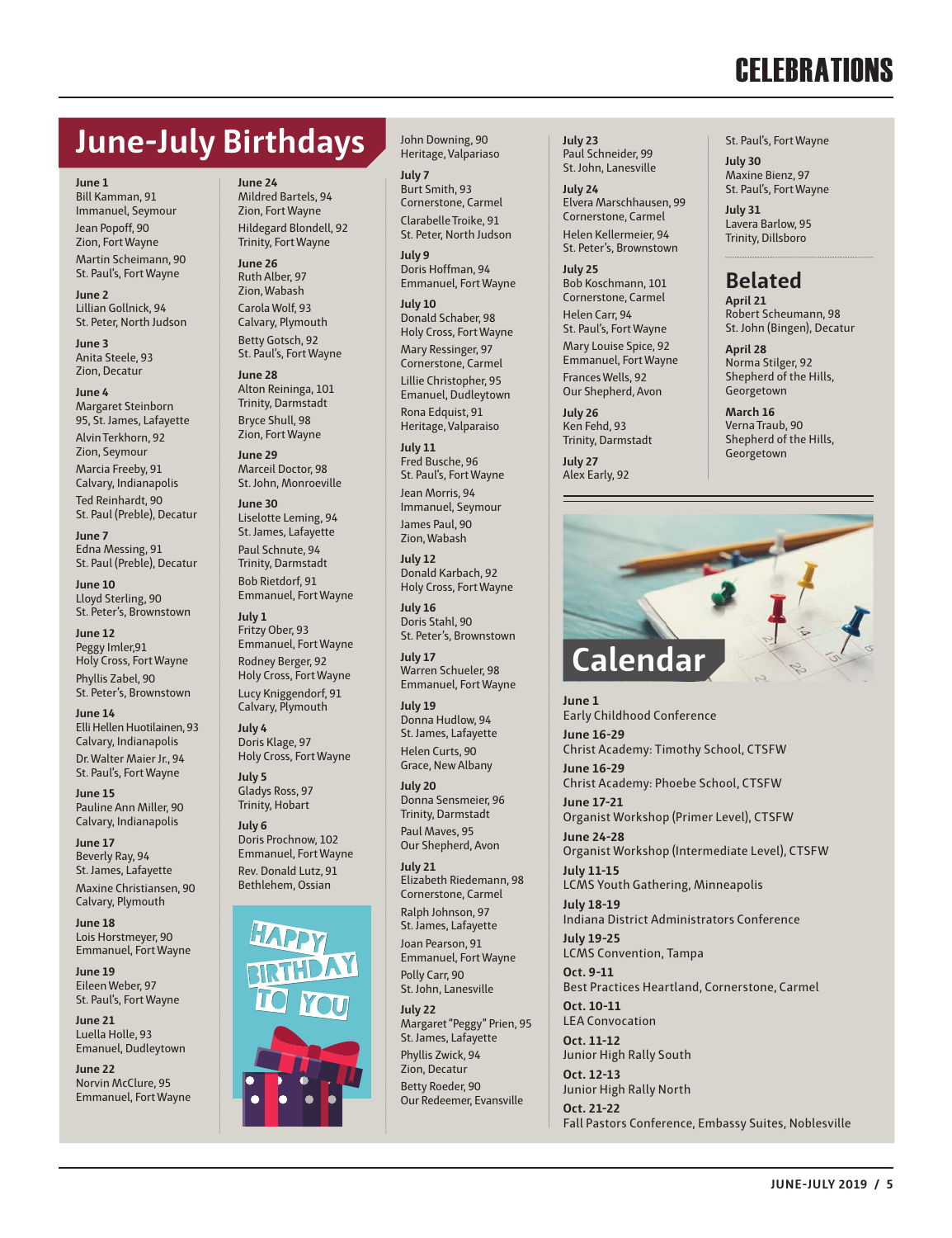## **CELEBRATIONS**

## **June-July Anniversaries**

#### **June 1**

Mr. and Mrs. Kenneth Koeneman, 62 St. Paul, (Gar Creek) New Haven Mr. and Mrs. John Ryan II, 62 Calvary, Indianapolis

Mr. and Mrs. Delbert Tormoehlen, 61 Immanuel, Seymour

#### **June 2**

Mr. and Mrs. Tom Noll, 63 Zion, Decatur Mr. and Mrs. Thomas Bylsma, 57 St. James, Lafayette Mr. and Mrs. Thomas West, 57 St. Paul's, Fort Wayne Mr. and Mrs. C. James Hurt, 56 Immanuel, Seymour

#### **June 3**

Mr. and Mrs. Bruce Mater, 69 Grace, New Albany Mr. and Mrs. Don Day, 63 Calvary, Plymouth Mr. and Mrs. Harlan Heinze, 58 St. John, Lanesville Mr. and Mrs. Gerald Korff, 58 Trinity, Darmstadt Mr. and Mrs. Kenneth Welther, 58 St. James, Lafayette Mr. and Mrs. Mick Johnston, 52 Trinity, Dillsboro Mr. and Mrs. Bob Saalfrank, 52 Holy Cross, Fort Wayne

#### **June 4**

Rev. and Mrs. Gene Brunow, 59 Emmanuel, Fort Wayne

Rev. and Mrs. George Lange, 59 Zion, Fort Wayne

Mr. and Mrs. David Leonard, 59 Trinity, Hobart

Rev. and Mrs. Bob Reinhardt, 59 Our Redeemer, Evansville

#### **June 5**

Mr. and Mrs. Paul Busse, 64 Zion, Decatur Mr. and Mrs. Franklin Furr, 59 St. Paul, Denham. Mr. and Mrs. Richard Glusenkamp, 54 St. Paul's, Fort Wayne Rev. and Mrs. Dan May, 54 Emmanuel, Fort Wayne

**June 6** Rev. and Mrs. Harvey Lange, 67 Calvary, Indianapolis

Mr. and Mrs. Charles Bartholomew, 60 Faith, Bloomington

Mr. and Mrs. Hugo Bietz, 55 Holy Cross, Fort Wayne Mr. and Mrs. Marlin Culy, 55

Emmanuel, Fort Wayne **June 7** Mr. and Mrs. John Griswold, 63 St. James, Lafayette

Mr. and Mrs. Ned Hall, 61 Immanuel, Avilla Mr. and Mrs. Stephen Decker, 55 St. James, Lafayette Mr. and Mrs. Don Bultemeier, 50 Zion, Friedheim Rev. and Mrs. Bob Hedtke, 50 Emmanuel, Fort Wayne

#### **June 8**

Mr. and Mrs. Eston Hathaway, 61 Cornerstone, Carmel Mr. and Mrs. Stanley (Bode) Hill, 61 Immanuel, Seymour Mr. and Mrs. Larry Bowman, 51 Cornerstone, Carmel Mr. and Mrs. Jerry Schoenefeld, 51 Emmanuel, Fort Wayne

#### **June 9**

Mr. and Mrs. Bernard Emkes, 73 Zion, Seymour Mr. and Mrs. Dick Posewitz, 57 Our Redeemer, Evansville Mr. and Mrs. Dave Hockemeyer, 56 St. John, Monroeville Mr. and Mrs. Jim Schwengel, 56 Our Redeemer, Evansville Mr. and Mrs. Paul Zuehsow, 51 Immanuel, Avilla

**June 10**

Mr. and Mrs. Alfred Fenneberg, 61 Immanuel, Seymour Mr. and Mrs. Dean Blackwell, 59 St. Peter's, Brownstown

Mr. and Mrs. Don Meyer, 53 Calvary, Indianapolis Mr. and Mrs. Jim Beissler, 52 Cornerstone, Carmel Mr. and Mrs. Paul Schmiedicke, 52 St. James, Lafayette Mr. and Mrs. Jon Stahl, 52 Immanuel, Seymour

**June 11** Mr. and Mrs. Elmer Klinstiver, 65 Grace, New Albany Mr. and Mrs. Alan Struss, 53 Calvary, Indianapolis Mr. and Mrs. Steve Unsicker, 53 St. John, Monroeville Mr. and Mrs. Tom Lockmund, 52 Grace, New Albany

Mr. and Mrs. John Valentine, 52 Cornerstone, Carmel **June 12**

Mr. and Mrs. Glenn Kanning, 65 Holy Cross, Fort Wayne Mr. and Mrs. Charles Nichols, 64 St. Peter's, Brownstown Mr. and Mrs. Ron Brink, 54 Calvary, Indianapolis Mr. and Mrs. Bill Culbertson, 54

Cornerstone, Carmel

Mr. and Mrs. Wayne Darlage, 54 Our Shepherd, Avon

Mr. and Mrs. Paul Noel, 54 Grace, New Albany Mr. and Mrs. Arnold Schroeder, 54 Trinity, Hobart Mr. and Mrs. Ted Blomenberg, 53 Zion, Friedheim

**June 13** Mr. and Mrs. Darwin Horine, 60 Emmanuel, Fort Wayne Mr. and Mrs. Chester Gut, 55 Calvary, Plymouth

Mr. and Mrs. John Walls, 55 Grace, New Albany

Mr. and Mrs. Lee Davis, 54 Zion, Wabash

Mr. and Mrs. Daniel Kendall, 54 Calvary, Indianapolis

#### **June 14**

Mr. and Mrs. Gene Bruns, 61 Cornerstone, Carmel Mr. and Mrs. Neal Schwier, 52 Cornerstone, Carmel Mr. and Mrs. Ron Geik, 50 Calvary, Plymouth Mr. and Mrs. Ron Janke, 50 Cornerstone, Carmel Mr. and Mrs. Fred Scheel, 50 Cornerstone, Carmel

#### **June 15** Mr. and Mrs. Don Gambrel, 57 Zion, Seymour Mr. and Mrs. Bob Layman, 56 Emmanuel, Fort Wayne Mr. and Mrs. John Irwin, 51 Immanuel, Seymour

**June 16** Mr. and Mrs. Richard Nielsen, 69 St. Peter, North Judson Mr. and Mrs. Charles Ewen, 57 Trinity, Hobart Mr. and Mrs. Earl Pottschmidt, 56 St. Peter's, Brownstown

#### **June 17**

Mr. and Mrs. James Croxton, 63 Emmanuel, Fort Wayne

Mr. and Mrs. Omer Hackman, 63 St. Peter's, Brownstown

Mr. and Mrs. Charlie Stigall, 58 Our Shepherd, Avon Mr. and Mrs. Herb Stugart, 58

Cornerstone, Carmel Mr. and Mrs. Ronald Adams, 52 St. James, Lafayette

Mr. and Mrs. Jim Bernhart, 52 Holy Cross, Fort Wayne Mr. and Mrs. Dale Ott, 52 Cornerstone, Carmel

**June 18** Mr. and Mrs. Lawrence Jupin, 64, Calvary, Indianapolis

Mr. and Mrs. Bates McIndoe, 59 Cornerstone, Carmel

Dr. and Mrs. David Scaer, 59 Zion, Fort Wayne

Mr. and Mrs. Tony Schultz, 59 Heritage, Valparaiso

Mr. and Mrs. Harry Lemke, 53 St. Peter, North Judson

Mr. and Mrs. Richard Wolfgang, 52 Zion, Wabash

**June 19** Rev. and Mrs. John Hamer, 54 St. Paul's, Fort Wayne

Mr. and Mrs. Richard Maurer, 53 St. James, Lafayette

**June 20** Mr. and Mrs. Paul Hoppe, 71 Holy Cross, Fort Wayne

Mr. and Mrs. Tom Buuck, 66 Zion, Friedheim

Mr. and Mrs. Paul Filter, 55 Trinity, Dillsboro

Mr. and Mrs. Denis Peters, 55 Holy Cross, Fort Wayne

Mr. and Mrs. Butch Wendell, 55 Heritage, Valparaiso

Mr. and Mrs. David Zolman, 54 Zion, Wabash

#### **June 21** Mr. and Mrs. Jim Beery, 72 Zion, Decatur

Mr. and Mrs. Al Wick, 67 Holy Cross, Fort Wayne Mr. and Mrs. J R Wessel, 56 St. Peter's, Brownstown Rev. and Mrs. Richard Radtke, 50 St. Paul's, Fort Wayne Mr. and Mrs. James Vance, 50 Calvary, Indianapolis

**June 22** Mr. and Mrs. Charles Freudenberg, 67 Our Redeemer, Evansville

Mr. and Mrs. Nolan Griffiths, 62 Zion, Decatur

Mr. and Mrs. Peter Rump, 62 Cornerstone, Carmel Mr. and Mrs. Vernon Werling, 56 St. Paul (Gar Creek), New Haven

**June 23** Mr. and Mrs. Wayne Smith, 62 Grace, New Albany

**June 24** Mr. and Mrs. Clare "Lynn" Erb, 59 St. James, Lafayette

Mr. and Mrs. Larry Cooper, 52 Immanuel, Seymour

Mr. and Mrs. Steve Dalzell, 52 Calvary, Indianapolis

Mr. and Mrs. Dennis Jordan, 52 St. Paul's, Fort Wayne

Mr. and Mrs. Jerry Redden, 52 Holy Cross, Fort Wayne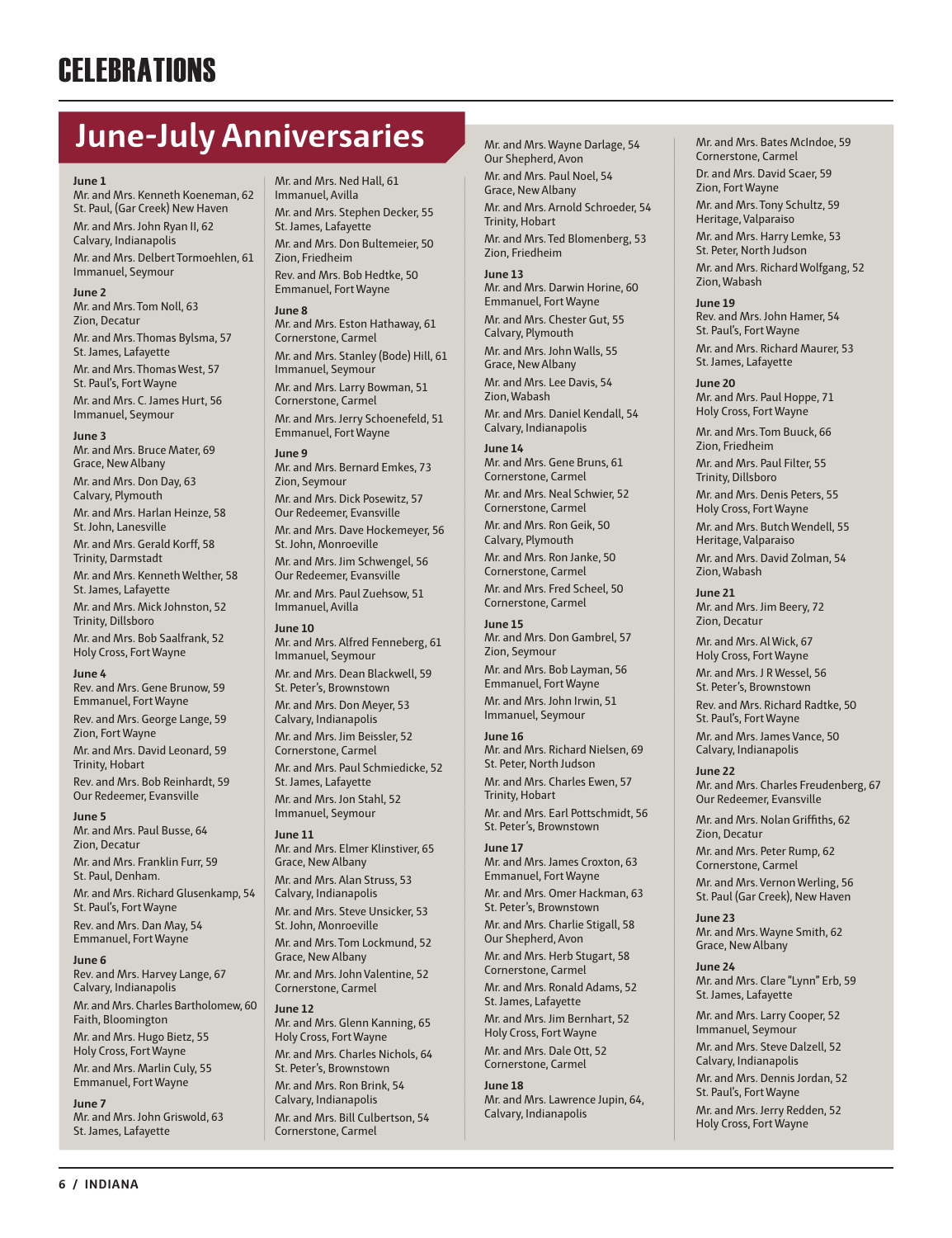## **CELEBRATIONS**

**June 25** Mr. and Mrs. Gene Stewart, 64 St. John, Lanesville Mr. and Mrs. Edwin Braun Sr., 59 Emmanuel, Fort Wayne Mr. and Mrs. Art Grawcock, 53 Immanuel, Avilla

**June 26** Mr. and Mrs. William Brandt, 55 Immanuel, Seymour Mr. and Mrs. Al Davis, 54 Zion, Seymour

Mr. and Mrs. Ron Miller, 54 Zion, Seymour

Rev. and Mrs. Marvin Hinkle, 53 Holy Cross, Fort Wayne

**June 27** Mr. and Mrs. Robert Scheumann, 66 St. John (Bingen), Decatur Mr. and Mrs. Donald Weidler, 55 Zion, Decatur Mr. and Mrs. Ron Reinking, 50 Cornerstone, Carmel

**June 28** Mr. and Mrs. Stephen Coots, 50 Grace, New Albany Mr. and Mrs. Roy Stuckwisch, 50 Zion, Seymour

**June 29** Rev. and Mrs. Donald Lutz, 63 Bethlehem, Ossian Rev. and Mrs. Thomas E. Eggold, 51 Emmanuel, Fort Wayne

Mr. and Mrs. George Shramovich, 51 Redeemer, Louisville

**June 30** Mr. and Mrs. Fred Roeder, 70 Our Redeemer, Evansville

Mr. and Mrs. Ken Lewis, 63 Faith, Louisville

**July 1** Mr. and Mrs. George Moeller, 68 Heritage, Valparaiso

**July 2** Mr. and Mrs. Melvin Rahe, 59 Shepherd of the Hills, Georgetown Mr. and Mrs. William Marsh, 53 Immanuel, Seymour

**July 3** Mr. and Mrs. Clifford Sierp, 71 Immanuel, Seymour Mr. and Mrs. Robert Emily, 53 Immanuel, Seymour

**July 4** Mr. and Mrs. Arlen Levenhagen, 54 Our Shepherd, Avon Mr. and Mrs. John Moeller, 54 Zion, Wabash

**July 5** Mr. and Mrs. Ed Davison, 51 Calvary, Indianapolis Mr. and Mrs. Jim Smith, 51 Calvary, Indianapolis

**July 6** Mr. and Mrs. Ed Gutt, 67 Heritage, Valparaiso Mr. and Mrs. Jim Allen, 61 Calvary, Plymouth Mr. and Mrs. Pete Joseph, 51 Calvary, Indianapolis Mr. and Mrs. Leroy Schoenfeld, 51 Grace, New Albany

**July 7** Mr. and Mrs. Clark Grady, 57 St. James, Lafayette Mr. and Mrs. Ralph Kerwin, 57 Cornerstone, Carmel **July 8**

Mr. and Mrs. David Baals, 58 Emmaus, Fort Wayne Mr. and Mrs. Marlowe Hecht, 58

St. Paul's, Fort Wayne

Mr. and Mrs. Butch (Lynn) Trautman, 57 Cornerstone, Carmel

**July 9** Mr. and Mrs. Norm Townley, 64 Cornerstone, Carmel

Mr. and Mrs. Don Nicole, 59 Holy Cross, Fort Wayne

**July 10** Mr. and Mrs. Richard Weiland, 54 Zion, Decatur

**July 11** Mr. and Mrs. Bill Carlson, 55 Heritage, Valparaiso

**July 12** Mr. and Mrs. Brent Higgins, 50 Cornerstone, Carmel Mr. and Mrs. Dennis Perryman, 50 Cornerstone, Carmel

**July 13** Mr. and Mrs. George Skibbe, 62 St. Peter, North Judson Mr. and Mrs. Dick Stoppenhagen, 61 St. John, Monroeville

**July 14** Mr. and Mrs. Kenny Roop, 68 Zion, Decatur Mr. and Mrs. Marvin Peters, 63 St. Peter, North Judson Mr. and Mrs. Paul Domrow, 62 Holy Cross, Fort Wayne

Mr. and Mrs. Allan Snyder, 51 Zion, Seymour **July 15**

Mr. and Mrs. Dan Cole, 52 Zion, Wabash Mr. and Mrs. Mervin Koehlinger, 52 Holy Cross, Fort Wayne Mr. and Mrs. Andy Lawrence, 52 Cornerstone, Carmel

**July 16** Mr. and Mrs. Don Karbach, 70 Holy Cross, Fort Wayne Mr. and Mrs. Al Schafer, 64 Our Shepherd, Avon

Mr. and Mrs. Bill Shaffer, 59 Cornerstone, Carmel Mr. and Mrs. Roger Couch, 53 St. Paul's, Fort Wayne Mr. and Mrs. Lyle Stevenson, 53 Trinity, Hobart Mr. and Mrs. Fred Stuckwisch, 53 St. Peter's, Brownstown

**July 17** Mr. and Mrs. Frank Becker, 60 St. Paul (Preble), Decatur Mr. and Mrs. Waldo Bultemeier, 55 Zion, Friedheim Mr. and Mrs. Richard Evans, 55 Emmaus, Fort Wayne Mr. and Mrs. Gerald Werth, 53 Emmanuel, Fort Wayne

#### **July 18** Rev. and Mrs. Dave Graef, 68 Heritage, Valparaiso Mr. and Mrs. Bob Scheimann, 65 Holy Cross, Fort Wayne Mr. and Mrs. Richard Hollman, 60 Zion, Fort Wayne

Mr. and Mrs. Frank Krulik, 55 St. Peter, North Judson **July 19** Mr. and Mrs. Carl Hoffman, 62

St. John, Monroeville Mr. and Mrs. Roland Kerr, 61 St. Paul's, Fort Wayne

**July 20** Mr. and Mrs. James Bechner Jr., 51 St. James, Lafayette

Mr. and Mrs. Robert Burbrink, 51 St. John's, White Creek Mr. and Mrs. Leslie Conradt, 51 Zion, Friedheim

Mr. and Mrs. Richard Stanfield, 51 Immanuel, Seymour

**July 21** Mr. and Mrs. Elvin Hormann, 63 Zion, Friedheim

Mr. and Mrs. John Mueller, 57 Holy Cross, Fort Wayne Mr. and Mrs. Floyd Stuckwisch, 53 St. Peter's, Brownstown

**July 22** Mr. and Mrs. Cornelius Van Keppel, 58, Heritage, Valparaiso

**July 23** Mr. and Mrs. John Schamber, 58 Holy Cross, Fort Wayne Rev. and Mrs. Rollin Kuznik, 53, Cornerstone, Carmel Mr. and Mrs. Ed McFarland, 53 Holy Cross, Fort Wayne

Mr. and Mrs. Jerry Walden, 52 Grace, New Albany

**July 24** Mr. and Mrs. Rabel Newkirk, 64, Immanuel, Seymour Mr. and Mrs. Norris Kovener, 54, Emanuel, Dudleytown

Mr. and Mrs. Lester Otte, 53 St. John's, White Creek

#### **July 25**

Mr. and Mrs. Donald Knopf, 60 Emmanuel, Fort Wayne Rev. and Mrs. Henry Loppnow, 60 Grace, New Albany Dr. and Mrs. Dean Wenthe, 50

St. Paul's, Fort Wayne **July 26** Mr. and Mrs. Dennis Hawkins, 51

Grace, New Albany **July 27** Mr. and Mrs. Clarence Stokes, 58 Zion, Fort Wayne Mr. and Mrs. Fred Snyder, 50

Trinity, Fort Wayne **July 28** Mr. and Mrs. Jerry Christopher, 56 Immanuel, Seymour Mr. and Mrs. James Dunaway, 56

Calvary, Indianapolis **July 29** Mr. and Mrs. Ronal Price, 59 Calvary, Indianapolis Mr. and Mrs. Verne Hanson, 53 Cornerstone, Carmel Mr. and Mrs. David Heiman, 52 Immanuel, Avilla

#### **July 30** Mr. and Mrs. Leland Hasseld, 59

St. James, Lafayette Mr. and Mrs. Joe Woodward, 53 Emmanuel, Fort Wayne Mr. and Mrs. Tom Cowans, 57 Zion, Decatur

Mr. and Mrs. Gary Ross, 53 St. John, Monroeville

**July 31** Mr. and Mrs. Robert Bowen, 64 Zion, Decatur Mr. and Mrs. Mike Fenchak, 54 Trinity, Hobart

Mr. and Mrs. Hank Kiess, 54 Holy Cross, Fort Wayne

Mr. and Mrs. Thomas Darlage, 53 Zion, Seymour Mr. and Mrs. Donald Mathias, 59 St. John's, Farmers Retreat

#### **Belated May 19**

Mr. and Mrs. Roger Koenemann, 62 St. John (Bingen), Decatur **May 24**

Mr. and Mrs. Arthur Krauss, 50 St. John (Bingen), Decatur

**April 6** Mr. and Mrs. Kenny Price, 62 Shepherd of the Hills, Georgetown

**Feb. 14** Mr. and Mrs. Larry Faith, 50 Shepherd of the Hills, Georgetown